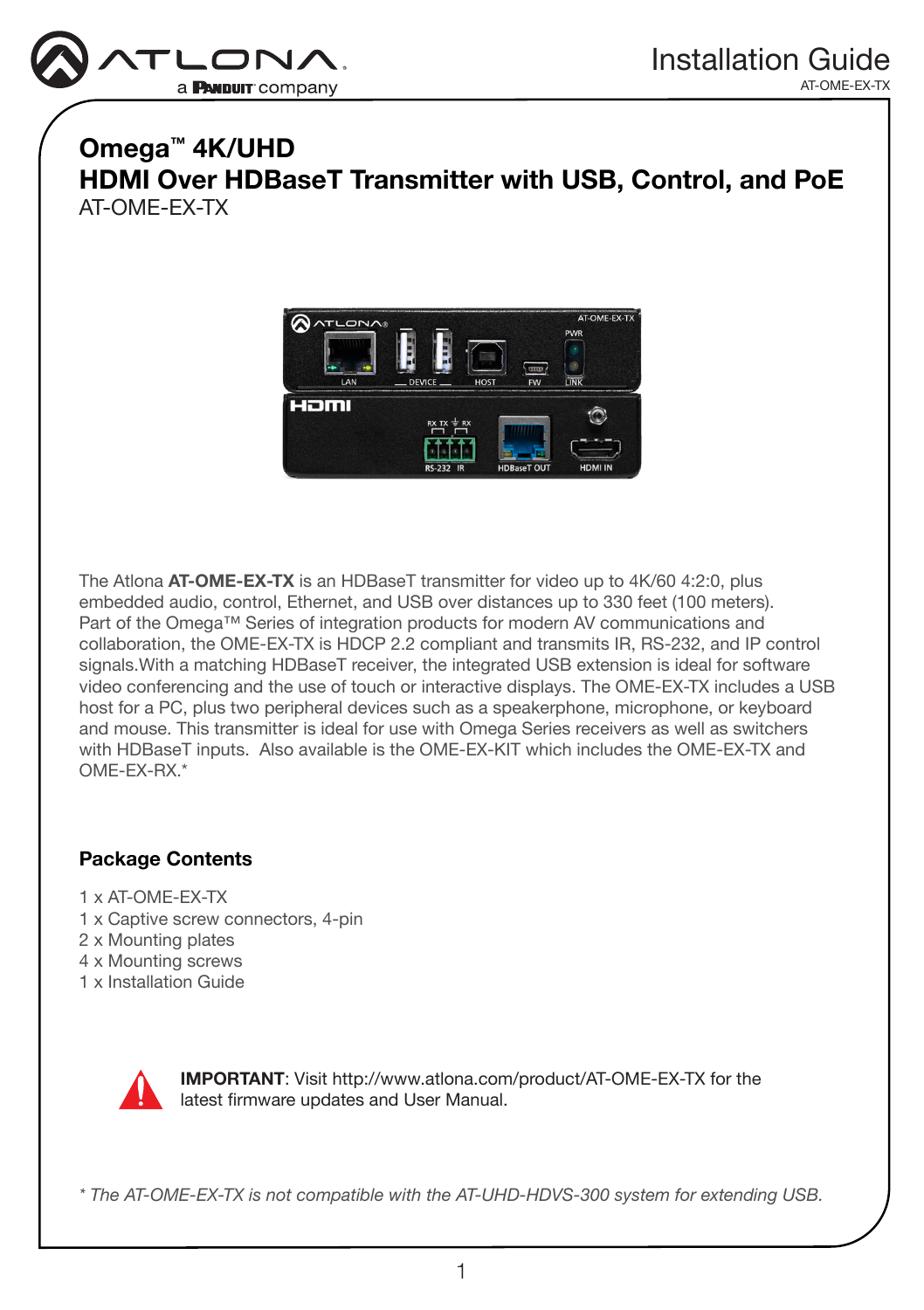

OMEGATM DEVICE

OMEGATM DEVICE

Front Rear HDMI IN AT-OME-EX-TX HDBaseT OUT RX TX T RX **RS-232** 6 7 8 LAN — DEVICE — HOST FW OMEGA<sup>T</sup> DEVICE PWR LINK AT-OME-EX-RX AT-OME-EX-RX AT-OME-EX-RX AT-OME-EX-RX AT-OME-EX-RX AT-OME-EX-RX AT-OME-EX-RX AT-OME-EX-RX A 1 2 3 4 5

#### 1 LAN

Connect a category cable from this port to a network switch. This cable provide IP passthrough transport control from a control system to the display (sink) device connected to the receiver.

#### 2 DEVICE

Connect up to two USB devices (e.g. mouse, keyboard, etc.) to these ports. These ports provide 2.5 W per USB device interface.

#### 3 HOST

Connect a USB cable from this port to the host computer.

#### 4 FW

Connect a mini USB-to-USB cable from this port, to a computer, to update the firmware. Refer to [Updating the Firmware \(page 10\)](#page-9-0) for more information.

#### 5 PWR / LINK

The PWR LED indicator will glow green when the AT-OME-EX-TX is powered. The AT-OME-EX-RX supplies power to the AT-OME-EX-TX over HDBaseT. The LINK LED indicator glows yellow when a solid link is established between the transmitter and receiver. Refer to LED [Indicators \(page 5\)](#page-4-0) for more information.

#### 6 RS-232 / IR

Connect the included 4-pin captive screw block to this receptacle. Refer to [RS-232 and IR](#page-2-0)  [\(page 3\)](#page-2-0) for more information.

#### 7 HDBaseT OUT

Connect a category cable from this port to the HDBaseT IN port of the AT-OME-EX-RX or other PoE-compatible receiver. LINK AT-OME-EX-RX

#### 8 HDMI IN

Connect an HDMI cable from this port to the source device.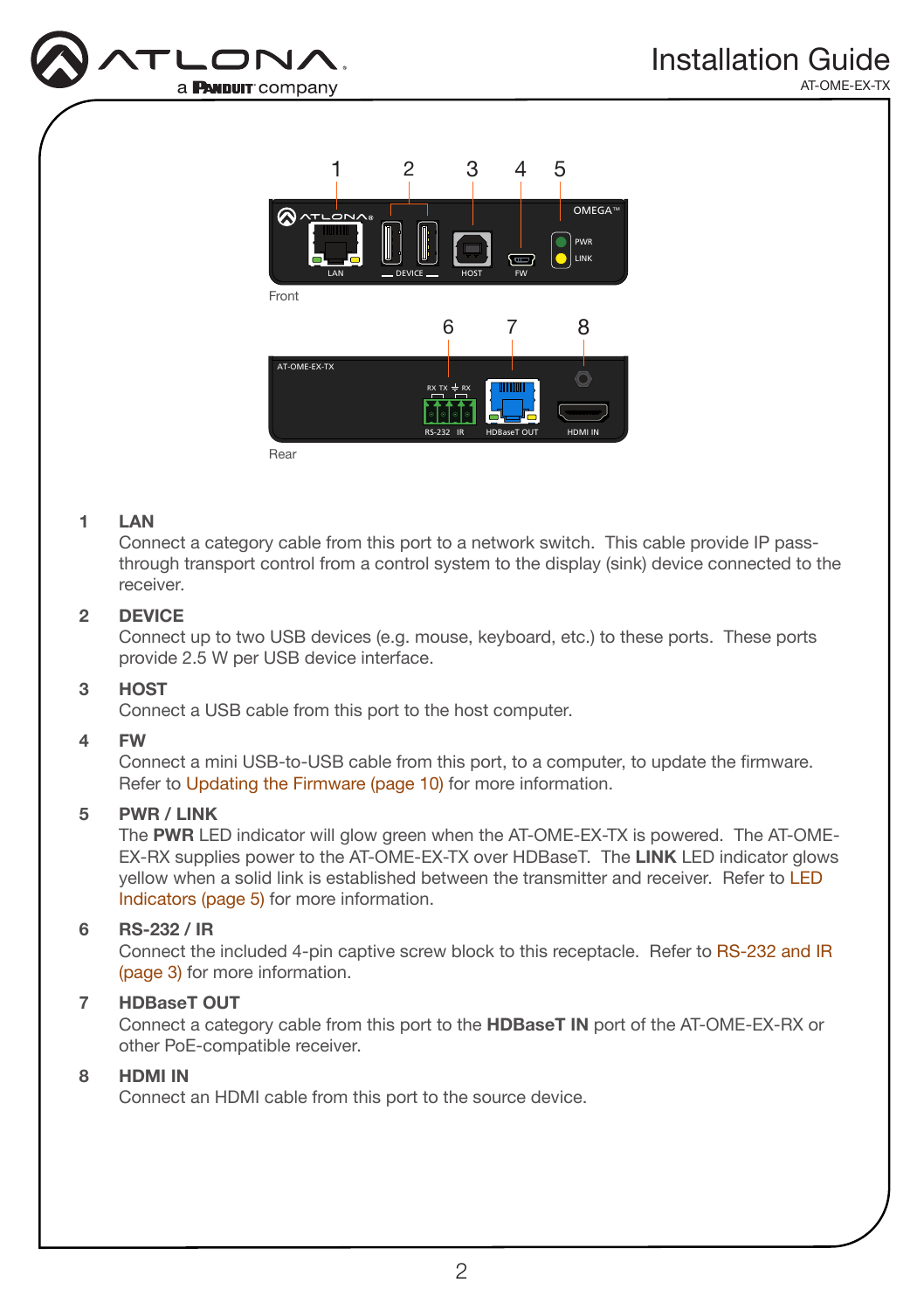

### <span id="page-2-0"></span>RS-232 and IR

The AT-OME-EX-TX provides pass-through transport of RS-232 protocol and/or IR over HDBaseT, which allows communication between a control system and an RS-232 or IR device. This step is optional.

- 1. Use wire strippers to remove a portion of the cable jacket.
- 2. Remove at least 3/16" (5 mm) from the insulation of the RX, TX, and GND wires for the RS-232 connection.
- 3. Insert the TX, RX, and GND wires into correct terminal using one of the included 4-pin captive screw connectors.
- 4. Repeat step 2 for the S and GND wires for the IR connection.
- 5. Insert the S (signal) wire in to the TX terminal and the ground wire to the GND terminal.
- 6. Tighten the captive screws to secure the wires in place. Do not over-tighten or use hightorque devices to prevent damage to the connector block.



NOTE: Typical DB9 connectors use pin 2 for TX, pin 3 for RX, and pin 5 for ground. On some devices functions of pins 2 and 3 are reversed. Note that the signal (S) pin for the IR is labeled as "TX" on the port.



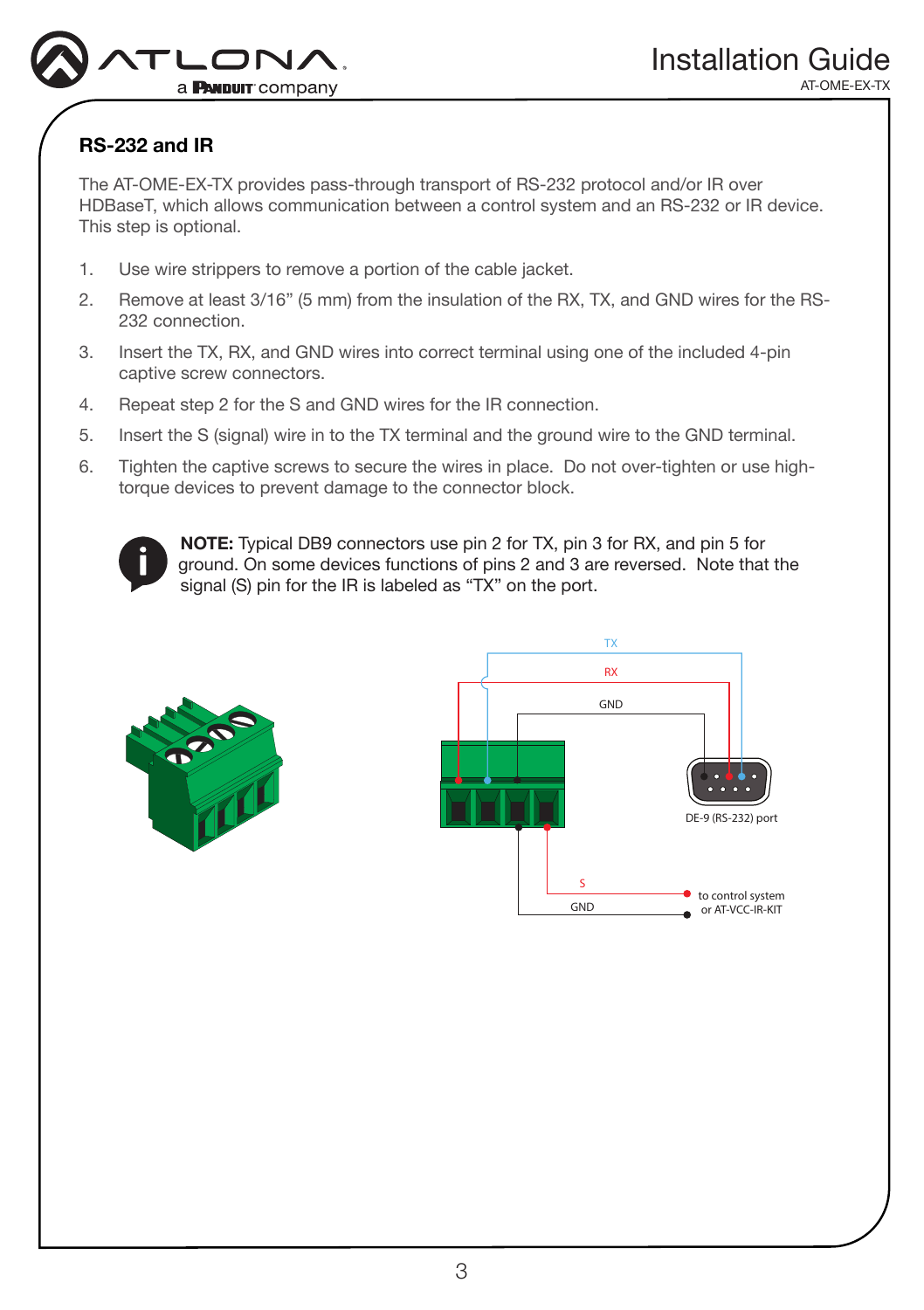

### Installation

- 1. Connect a UHD/HD source to the **HDMI IN** port.
- 2. Connect a USB cable from the host computer to the **HOST** port.
- 3. Connect up to two USB devices (speakerphone, etc.) to the DEVICE ports. These ports provide 2.5 W per USB device interface.
- 4. Connect a category cable, from the HDBaseT OUT port on the transmitter, to the HDBaseT IN port on the receiver.
- 5. OPTIONAL: Connect an Ethernet cable from the LAN port to a network switch. This cable provide IP pass-through transport control from a control system to the display (sink) device connected to the receiver.
- 6. OPTIONAL: Connect an RS-232 cable between a control system and the RS-232 port on the transmitter. Refer to [RS-232 and IR \(page 3\)](#page-2-0) for more information.
- 7. OPTIONAL: Connect an IR emitter to the IR port. Refer to [RS-232 and IR \(page 3\)](#page-2-0) for more information.

### Cable Recommendation Guidelines

Refer to the tables below for recommended cabling when using Altona products with HDBaseT. The green bars indicate the signal quality when using each type of cable. Higher-quality signals are represented by more bars.

| Core  | Shielding        | CAT <sub>5e</sub> | CAT6 | CAT6a | CAT7 |
|-------|------------------|-------------------|------|-------|------|
| Solid | JTP (unshielded) |                   |      |       | N/A  |
|       | STP (shielded)   |                   |      |       |      |

IMPORTANT: Stranded or patch cables are not recommended due to performance issues.

| Cable*              | Max. Distance @ 4K    | Max. Distance @ 1080p |
|---------------------|-----------------------|-----------------------|
| CAT5e               | 295 feet (90 meters)  | 330 feet (100 meters) |
| CAT6 / CAT6a / CAT7 | 330 feet (100 meters) | 330 feet (100 meters) |

\*Atlona recommends TIA/EIA 568-B termination for optimal performance.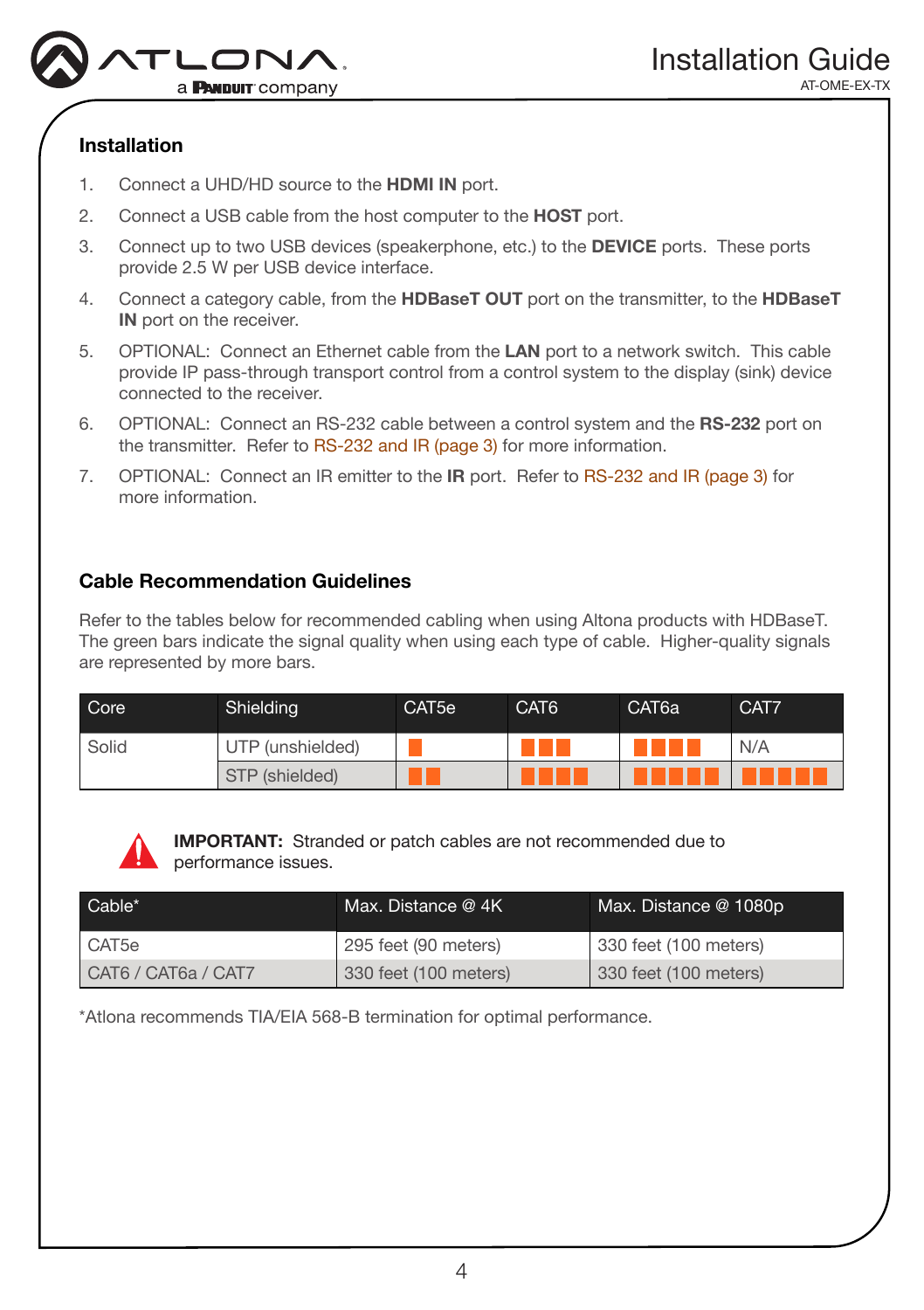

### <span id="page-4-0"></span>LED Indicators

The PWR and LINK LED indicator on both the transmitter and receiver unit provides basic information on the current status of the AT-OME-EX-TX.

| <b>PWR</b>  | <b>Description</b>                                                                                                                                             |  |
|-------------|----------------------------------------------------------------------------------------------------------------------------------------------------------------|--|
| Solid green | Unit is powered.                                                                                                                                               |  |
| Off         | Unit is not powered.                                                                                                                                           |  |
|             | Make sure that the category cable between the <b>HDBaseT</b><br>$\bullet$<br>IN port on the transmitter and the HDBaseT OUT port on<br>the receiver is secure. |  |
|             | Make sure that the power supply, at the receiver, is<br>$\bullet$<br>connected to an active AC outlet.                                                         |  |

| <b>LINK</b>            |  | <b>Description</b>                                                                                                                                                                                                                                                                                                                                            |  |
|------------------------|--|---------------------------------------------------------------------------------------------------------------------------------------------------------------------------------------------------------------------------------------------------------------------------------------------------------------------------------------------------------------|--|
| Solid yellow           |  | The link integrity between the transmitter and the receiver is<br>good.                                                                                                                                                                                                                                                                                       |  |
| <b>Blinking yellow</b> |  | Poor signal integrity between the transmitter and the receiver.<br>Make sure that the category cable between the <b>HDBaseT</b><br>$\bullet$<br>IN port on the transmitter and the <b>HDBaseT OUT</b> port on<br>the receiver is secure.<br>The category cable may be compromised. Try using a<br>different category cable. Make sure that the cable is solid |  |
|                        |  | core. Stranded or patch cables are not recommended.                                                                                                                                                                                                                                                                                                           |  |
| Off                    |  | The link integrity between the transmitter and the receiver is<br>compromised.                                                                                                                                                                                                                                                                                |  |
|                        |  | Check the category cable between the <b>HDBaseT IN</b> port<br>٠<br>on the transmitter and the HDBaseT OUT port on the<br>receiver.                                                                                                                                                                                                                           |  |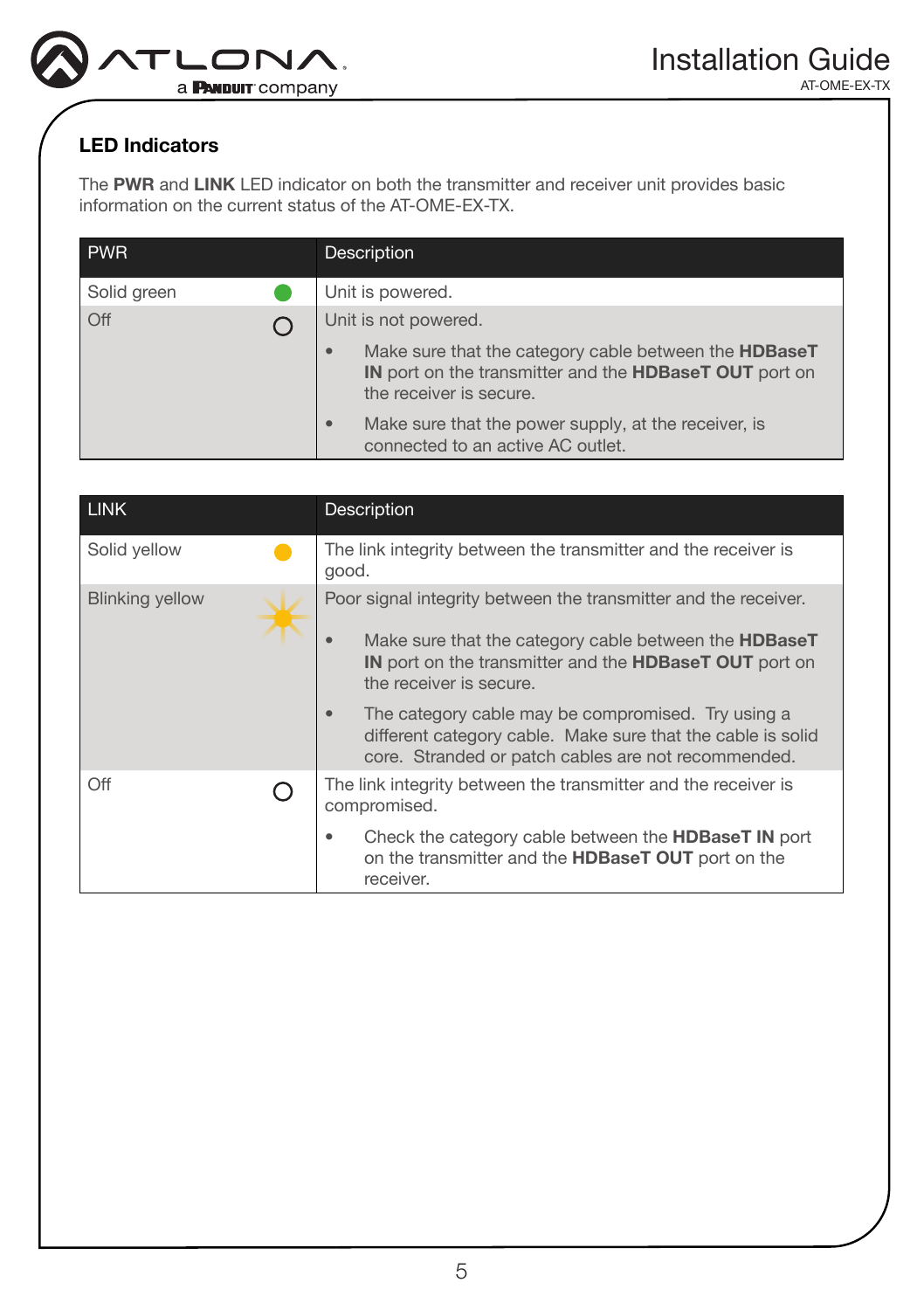

### Mounting Instructions

The AT-OME-EX-TX provides two mounting brackets, which can be used to attach the unit to any flat surface. Use the two enclosure screws, on the sides of the unit to attach the mounting brackets.

1. Using a small Phillips screwdriver, remove the two screws from the left side of the enclosure.



- 2. Position one of the mounting brackets, as shown below, aligning the holes on the side of the enclosure with one set of holes on the mounting bracket.
- 3. Use the screws from Step 1 to attach the mounting bracket.

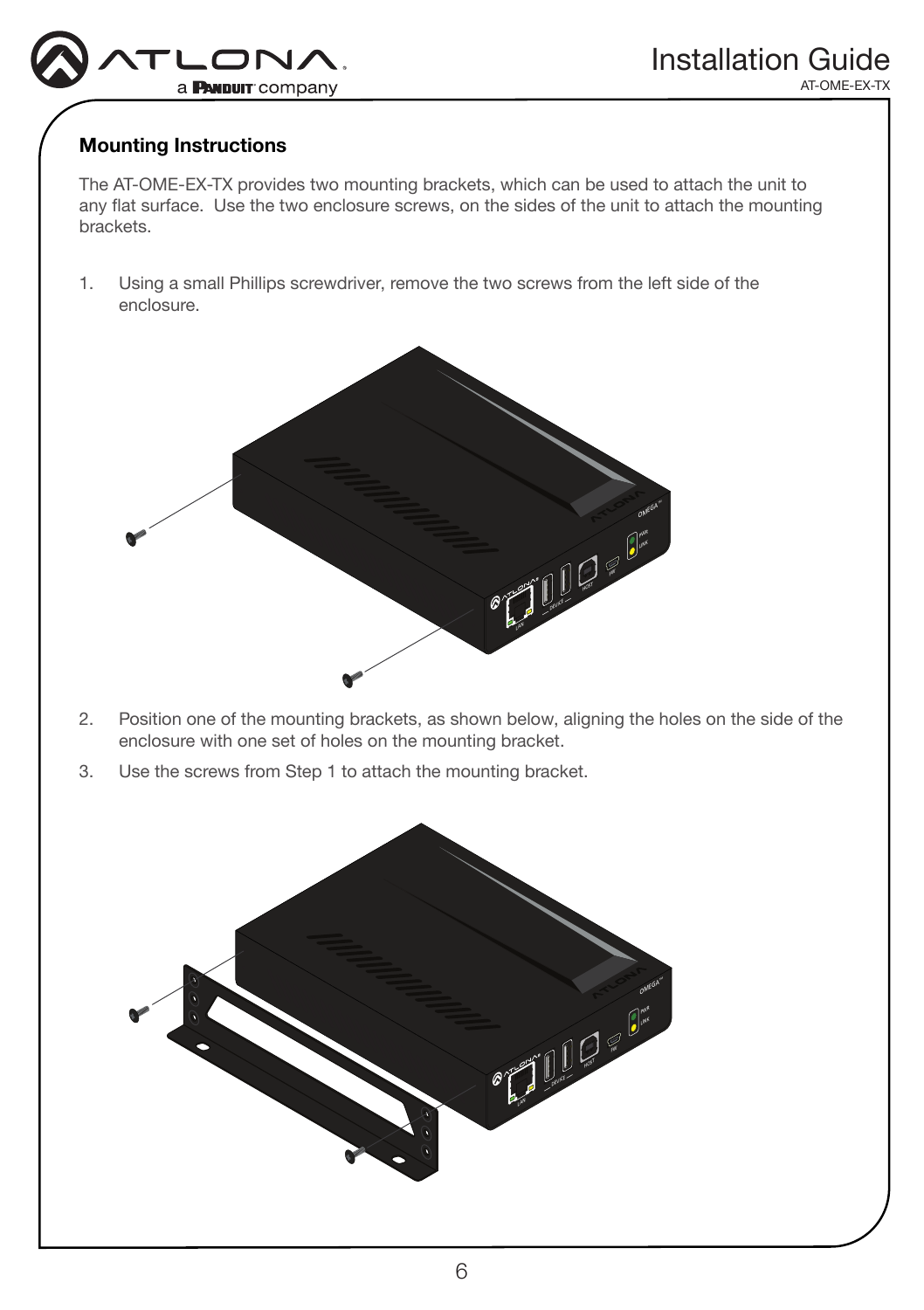- 4. Repeat these steps to attach the second mounting bracket to the opposite side of the unit.
- 5. Mount the unit to a flat surface using the oval-shaped holes, on each mounting bracket. If using a drywall surface, a #6 drywall screw is recommended.

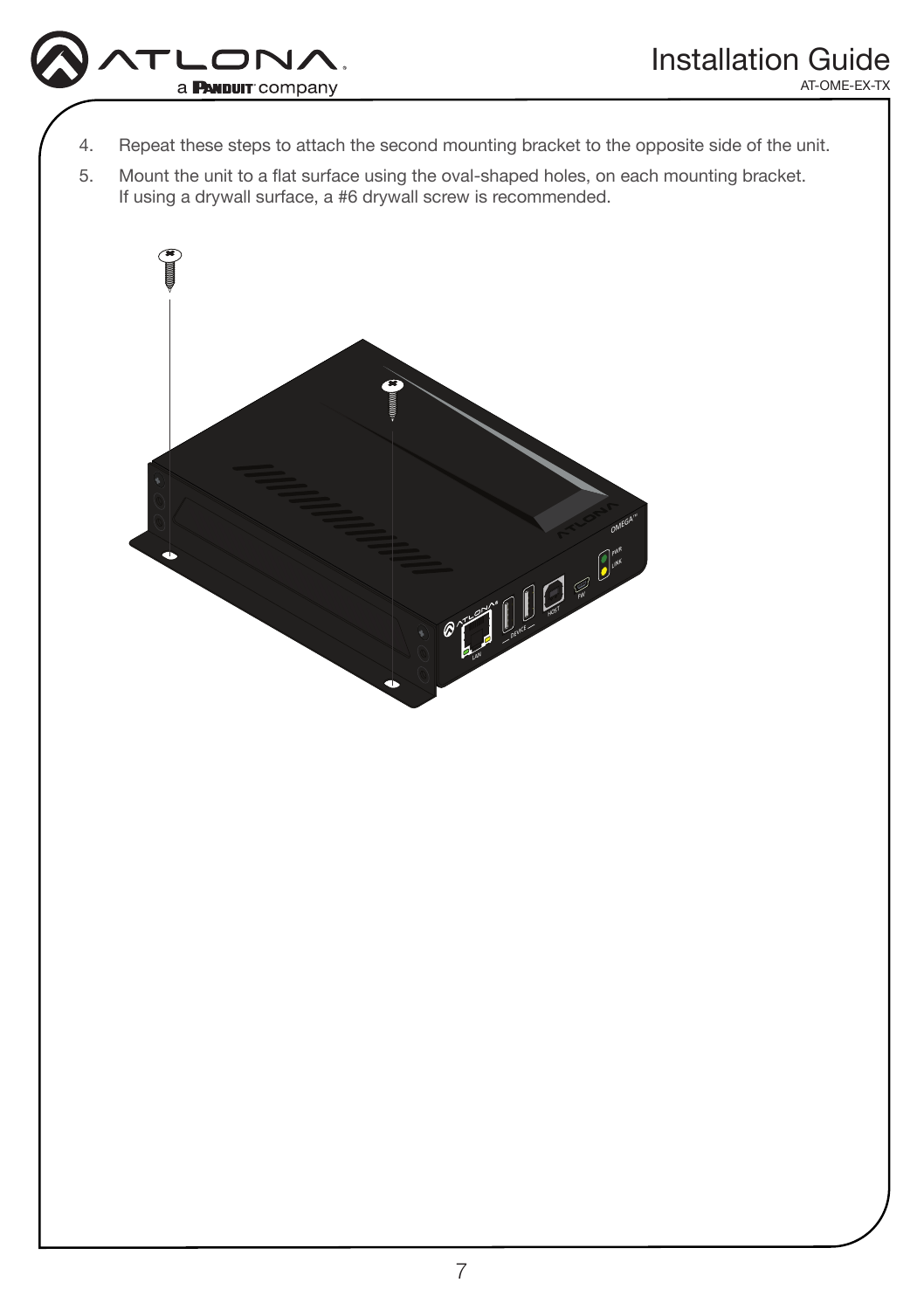

### Analyzer Software

The Analyzer software provides HDBaseT testing, debugging, and firmware update utilities. The software can be downloaded from the Resource tab located at [https://atlona.com/product/](https://atlona.com/product/at-ome-ex-kit/) [at-ome-ex-kit/](https://atlona.com/product/at-ome-ex-kit/).

#### HDBaseT Testing

- 1. Launch the Analyzer software.
- 2. Make sure the system is powered and the transmitter and receiver are connected using the HDBaseT OUT and HDBaseT IN ports.
- 3. Connect an active source to the transmitter and an active display to the receiver. Set the source to the highest resolution.
- 4. Connect a mini-USB to USB-A cable from the FW port, on the transmitter, to a computer.
- 5. Click the Port drop-down list and select the COM port, then click the Connect button.

| Analyzer 1.0.04                                                                                                                                                                                                                                                                                                                                                                                                              |         |                                                                                          |                                                                               | $\Box$       | $\times$ |
|------------------------------------------------------------------------------------------------------------------------------------------------------------------------------------------------------------------------------------------------------------------------------------------------------------------------------------------------------------------------------------------------------------------------------|---------|------------------------------------------------------------------------------------------|-------------------------------------------------------------------------------|--------------|----------|
| Port: COM1                                                                                                                                                                                                                                                                                                                                                                                                                   | Connect |                                                                                          |                                                                               |              |          |
| Quality                                                                                                                                                                                                                                                                                                                                                                                                                      | Debug   |                                                                                          |                                                                               |              |          |
| 1. Plug in the power supply of the transmitter<br>2. Connect the receiver using an HDBaseT cable.<br>3. Connect active devices to the transmitter and receiver.<br>Set the source to the highest resolution<br>4. Set the Utility dial to 3.<br>5. Connect the transmitter's Utility mini USB port to a<br>PC using a mini USB to USB A cable.<br>6. Press the Start button.<br>7. When complete, set the Utility dial to 1. |         |                                                                                          | 568B RJ45 Pairings<br>Pair A<br>and the state<br>Pair B<br>Pair C<br>Pair D I |              |          |
| TX Unit Version:                                                                                                                                                                                                                                                                                                                                                                                                             |         | Cable Pair A:                                                                            |                                                                               |              |          |
| RX Unit Version:                                                                                                                                                                                                                                                                                                                                                                                                             |         | Cable Pair B:                                                                            |                                                                               |              |          |
| TX HDBaseT Version:                                                                                                                                                                                                                                                                                                                                                                                                          |         | Cable Pair C:                                                                            |                                                                               |              |          |
| RX HDBaseT Version:                                                                                                                                                                                                                                                                                                                                                                                                          |         | Cable Pair D:                                                                            |                                                                               |              |          |
| HDMI 5V:                                                                                                                                                                                                                                                                                                                                                                                                                     |         | Video BER:                                                                               |                                                                               |              |          |
| HDBaseT Link:                                                                                                                                                                                                                                                                                                                                                                                                                |         | Failure                                                                                  |                                                                               |              |          |
| HPD:                                                                                                                                                                                                                                                                                                                                                                                                                         |         | • Of one or more pairs<br>- Reterminate the cable                                        |                                                                               |              |          |
| <b>TMDS Clock:</b>                                                                                                                                                                                                                                                                                                                                                                                                           |         | • Of BER and any pairs                                                                   |                                                                               |              |          |
| Cable length (Estimated):                                                                                                                                                                                                                                                                                                                                                                                                    |         | - Replace the cable<br>· Of one or more pairs after retermination<br>- Replace the cable |                                                                               |              |          |
| Monitor                                                                                                                                                                                                                                                                                                                                                                                                                      |         |                                                                                          |                                                                               | <b>Start</b> |          |

- 6. Click Quality in the menu bar.
- 7. Click the Start button in the lower-right right corner of the window. The link information and cable pairing test results will display. Follow the instructions on the Analyzer software for any pair failures.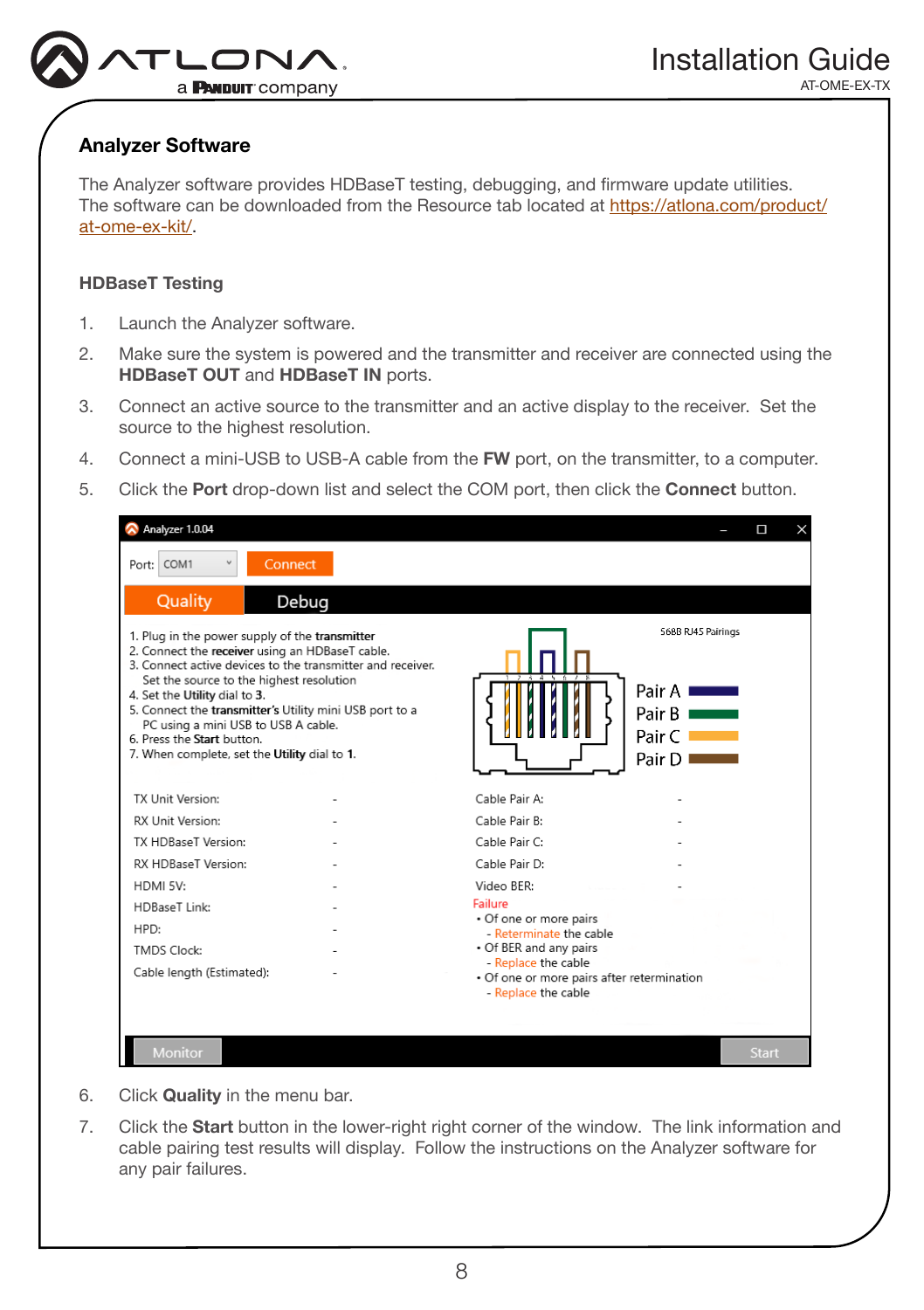

#### Debug

- 1. Launch the Analyzer software.
- 2. Make sure the system is powered and the transmitter and receiver are connected using the HDBaseT OUT and HDBaseT IN ports.
- 3. Connect an active source to the transmitter and an active display to the receiver. Set the source to the highest resolution.
- 4. Connect a mini-USB to USB-A cable from the FW port, on the transmitter, to a computer.
- 5. Click the Port drop-down list and select the COM port, then click the Connect button
- 6. Click Debug in the menu bar.

| <b>Disconnect</b><br>COM1<br>Port:                                                                                                                                                                                                                                                                                                                                                                                         |  |
|----------------------------------------------------------------------------------------------------------------------------------------------------------------------------------------------------------------------------------------------------------------------------------------------------------------------------------------------------------------------------------------------------------------------------|--|
|                                                                                                                                                                                                                                                                                                                                                                                                                            |  |
| Quality<br>Debug                                                                                                                                                                                                                                                                                                                                                                                                           |  |
| Save Log<br>1. Plug in the power supply to the transmitter.<br>Debug<br>Clear<br>2. Connect the receiver using an HDBaseT cable.<br>3. Set the Utility dial to 3.<br>4. Connect the transmitter's Utility mini USB port to<br>a PC using a mini USB to USB A cable.<br>5. Press the Debug button.<br>6. Connect active devices to the transmitter and<br>receiver.<br>7. When complete, set the Utility dial to 1.<br>Send |  |
|                                                                                                                                                                                                                                                                                                                                                                                                                            |  |

7. Click the Debug button. Information will appear in the box field if there is any data that can be logged. The log can be saved to the local computer if needed.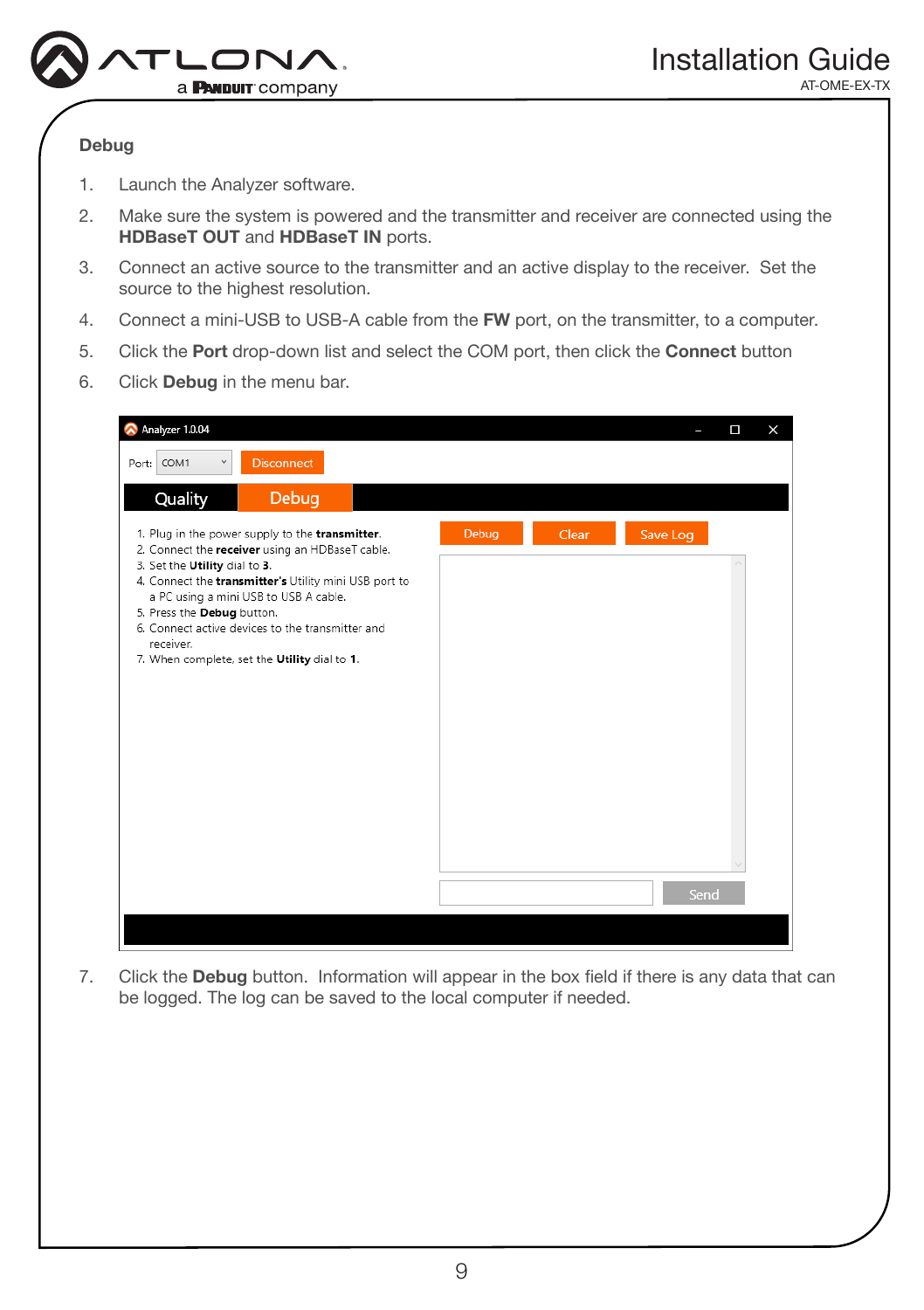

### <span id="page-9-0"></span>Updating the Firmware

Requirements:

- AT-OME-EX-TX
- Firmware file
- Computer running Windows
- USB-A to USB mini-B cable

NOTE: The update process can take up to five minutes to complete.

- 1. Disconnect power from the unit.
- 2. Connect a USB-A to USB mini-B cable between the PC and the FW port on the unit.
- 3. Power the unit. Make sure the receiver is powered and a category cable is connected between the HDBaseT ports of both the transmitter and receiver units.
- 4. The USB UPDATE folder will be displayed. If this folder is not displayed, automatically, select the USB UPDATE drive from Windows Explorer.
- 5. Delete all files from the USB UPDATE drive, if any are present.

| $\blacksquare \blacksquare \triangleright \blacksquare \triangleright \blacksquare$<br>USB UPDATE (E:)<br>Drive Tools                              | 訾<br>Documents                 |
|----------------------------------------------------------------------------------------------------------------------------------------------------|--------------------------------|
| Manage<br>Share<br>View<br>File<br>Home<br>$\leftarrow$ $\rightarrow$ $\vee$ $\uparrow$ $\rightleftharpoons$ This PC $\rightarrow$ USB UPDATE (E:) | Downloads                      |
| $> 10$ Documents<br>$\hat{\phantom{a}}$<br>Name<br>Date modified<br>$\rightarrow$ Downloads<br>This folder is empty.                               |                                |
| $>$ $\Delta$ Music<br>$>$ $\equiv$ Pictures<br>$> 1$ Videos                                                                                        | Music                          |
| $\rightarrow \Box$ OS (C:)<br>$\rightarrow$ = Samsung_T3 (D:)                                                                                      | Pictures<br>⋟                  |
| $\rightarrow$ = USB UPDATE (E)<br>> = public (\\10.0.1.69) (Z:)<br>$\vee$ = Samsung_T3 (D:)                                                        | Videos                         |
| .boxsync<br>> <b>Box Sync</b>                                                                                                                      |                                |
| USB UPDATE (E)                                                                                                                                     | $\frac{1}{2}$ OS (C:)<br>⋟     |
| Network<br>0 items                                                                                                                                 | Samsung_T3 (D:)                |
| 0 items (Disk free space: 1.93 MB)                                                                                                                 | $\Box$ USB UPDATE (E:)         |
|                                                                                                                                                    | public (\\10.0.1.69) (Z:)<br>⋋ |
|                                                                                                                                                    |                                |

- 6. Drag-and-drop the firmware file to the drive.
- 7. The PWR LED indicator, on the front panel, will flash green while the unit is being updated. Do not disconnect the USB cable during the update process. When the **PWR** LED stops flashing and is solid green, the update process will be complete.
- 8. Disconnect the USB cable from the unit and repeat for any additional units.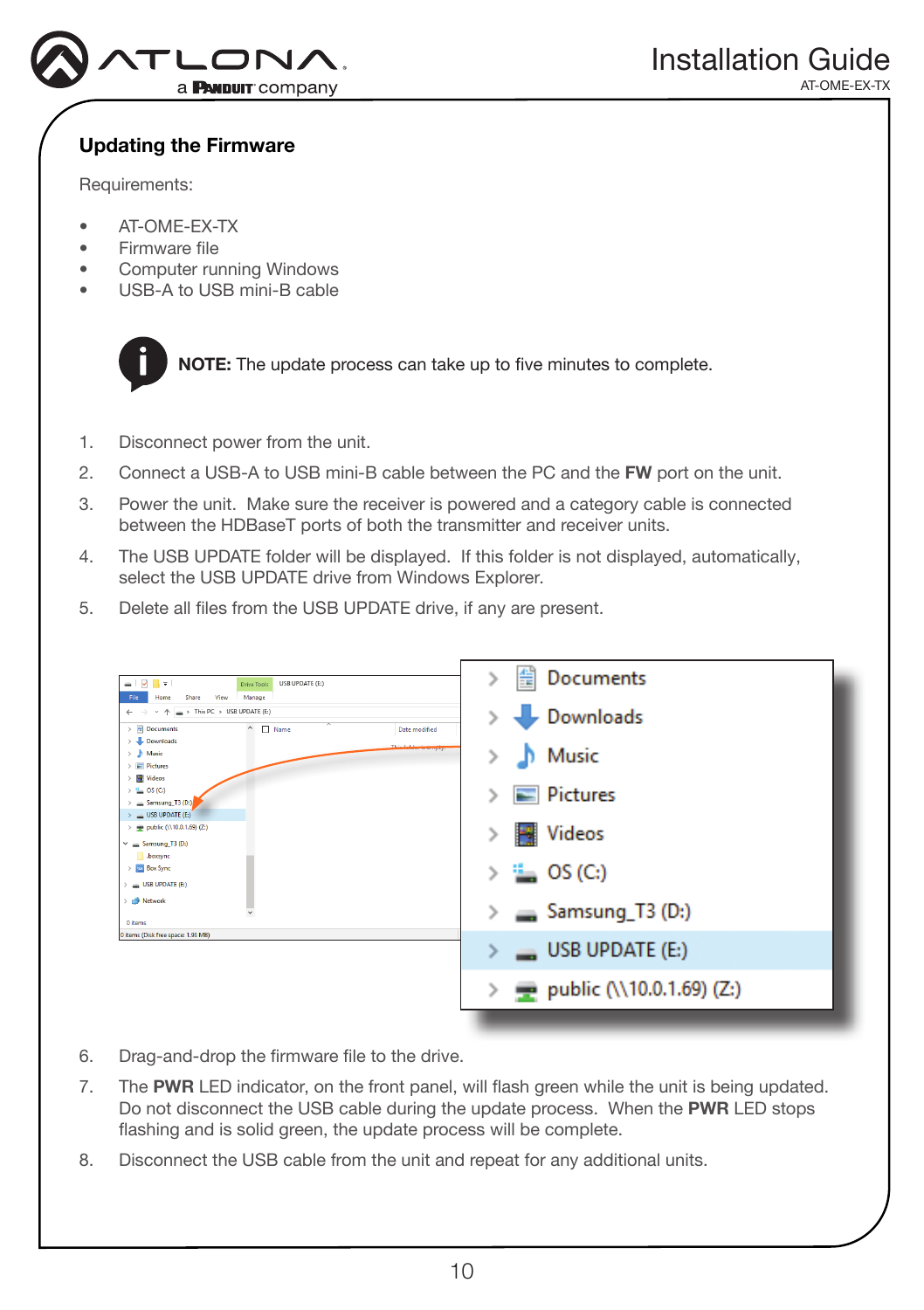

Notes